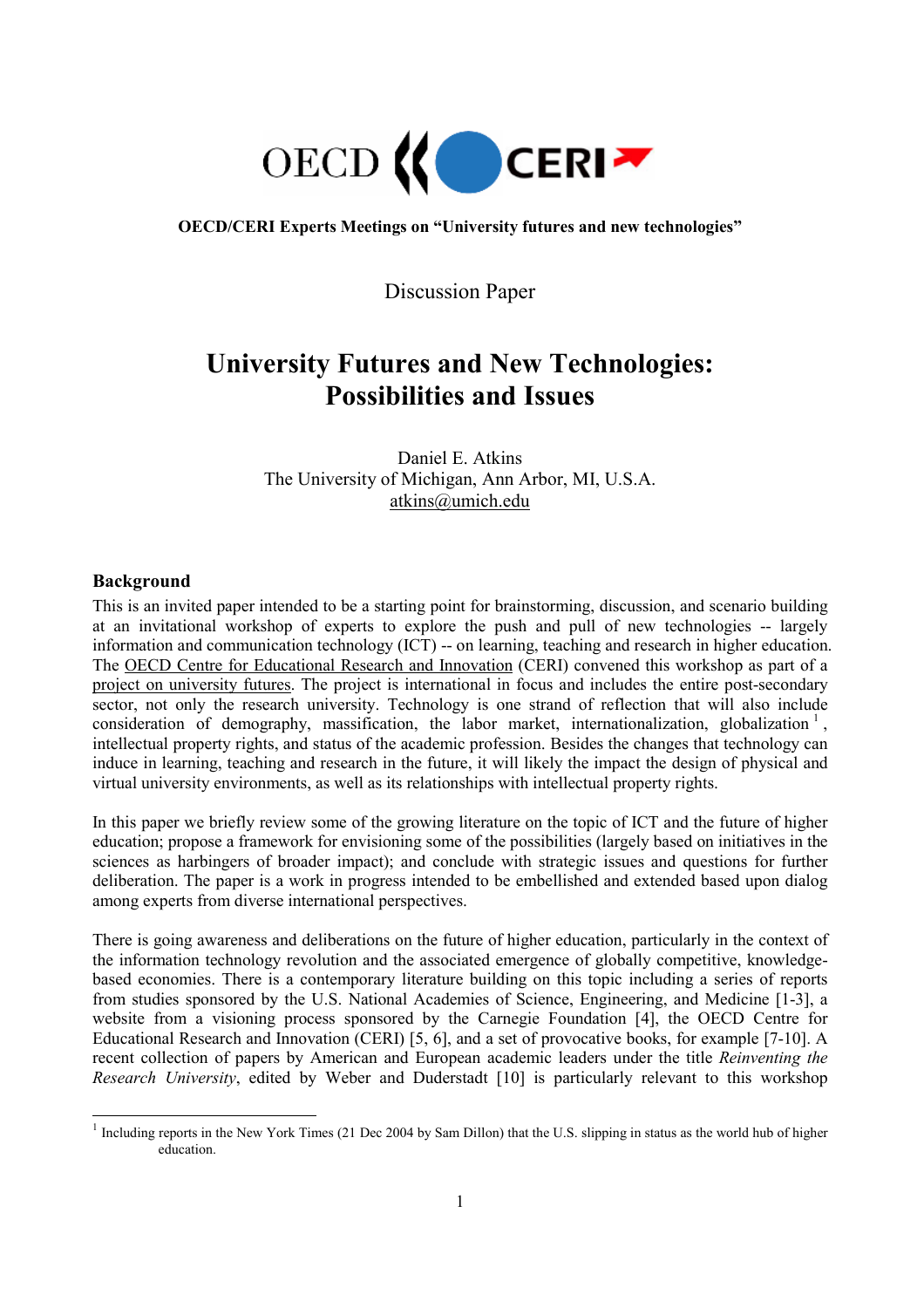because of its international orientation. In the U.S., veteran university leaders Frank Rhodes [11] and more recently Charles Vest [12] offer broad treatments of the future of the university with some material relevant to the role of ICT.

While not primarily focused on the future of the university in the context of ICT, Pelikan [13] is a refresher on the origins and fundamental mission of the university. Reading it provokes the question of whether the traditions of unity from diversity (uni-versity) or universality of scholarly communities can be maintained in an explosive knowledge world without adopting new forms and methods based on information technology. What does it mean to call yourself a "university" in a highly connected world enabled by information technology? Susanne Lohmann's (lohmann@ucla.edu) pending book, *How Universities Think*, [14] will be a must read for higher education futurists. It provides a contemporary, systemic treatment of this complex institution, and most relevant to this paper, it creates substantial doubt that Peter Drucker's famous prediction that "thirty years from now the big university campuses will be relics" will come true. More importantly, it also makes vivid that while the following quote by Clark Kerr with respect to universities *is* true:

*about 85 institutions in the Western World established by 1520 still exist in recognizable forms, with similar functions and with unbroken histories, including the Catholic Church, the Parliaments of the Isle of Man, of Iceland, and of Great Britain, several Swiss cantons, and 70 universities;* 

That the longevity of the university is *not* a result of never changing – but rather a credit to its ability to evolve, adapt, and change over time. The continuing power and ubiquity of information and communication technology is now creating another need and opportunity to do so.

Our approach is to develop frameworks, point of views and terminology for this conversation; to suggest a set of generic possibilities that could be building blocks for scenarios; and to illustrate some of these possibilities through examples of initiatives underway. We are striving for a treatment that is abstract and generic enough to apply to a broad notion of higher education – not just the research university – but grounded enough to evoke specific scenarios and courses of action. This version of the paper is not balanced with respect to international initiatives – it will be biased towards the work best known to the author in the U.S. But a goal of the paper is to help remedy this deficiency by encouraging international institutional cooperation on visioning, strategy development, and creating ecologies of experimentation to better understand how to apply technology to more broadly and deeply realize the fundamental mission of higher education.

# **1 Frameworks, Points of View, Terminology**

# **1.1 ICT as a cross-cutting force**

The knowledge economy is demanding new types of learners and creators. Globalization requires thoughtful, interdependent and globally identified citizens. New technologies are changing modes of learning, collaboration and expression. And widespread social and political unrest compels educational institutions to think more concertedly about their role in promoting individual and civic development. Institutional and pedagogical innovations are needed to confront these dynamics and insure that the canonical activities of universities -- research, teaching and engagement -- remain rich, relevant and accessible.

ICT is one force for change together with others including demography, massification, the labor market, shifting public attitudes, internationalization, intellectual property rights, the state of the academic profession. ICT continues exponential grow in the capacity of computation, storage, and communication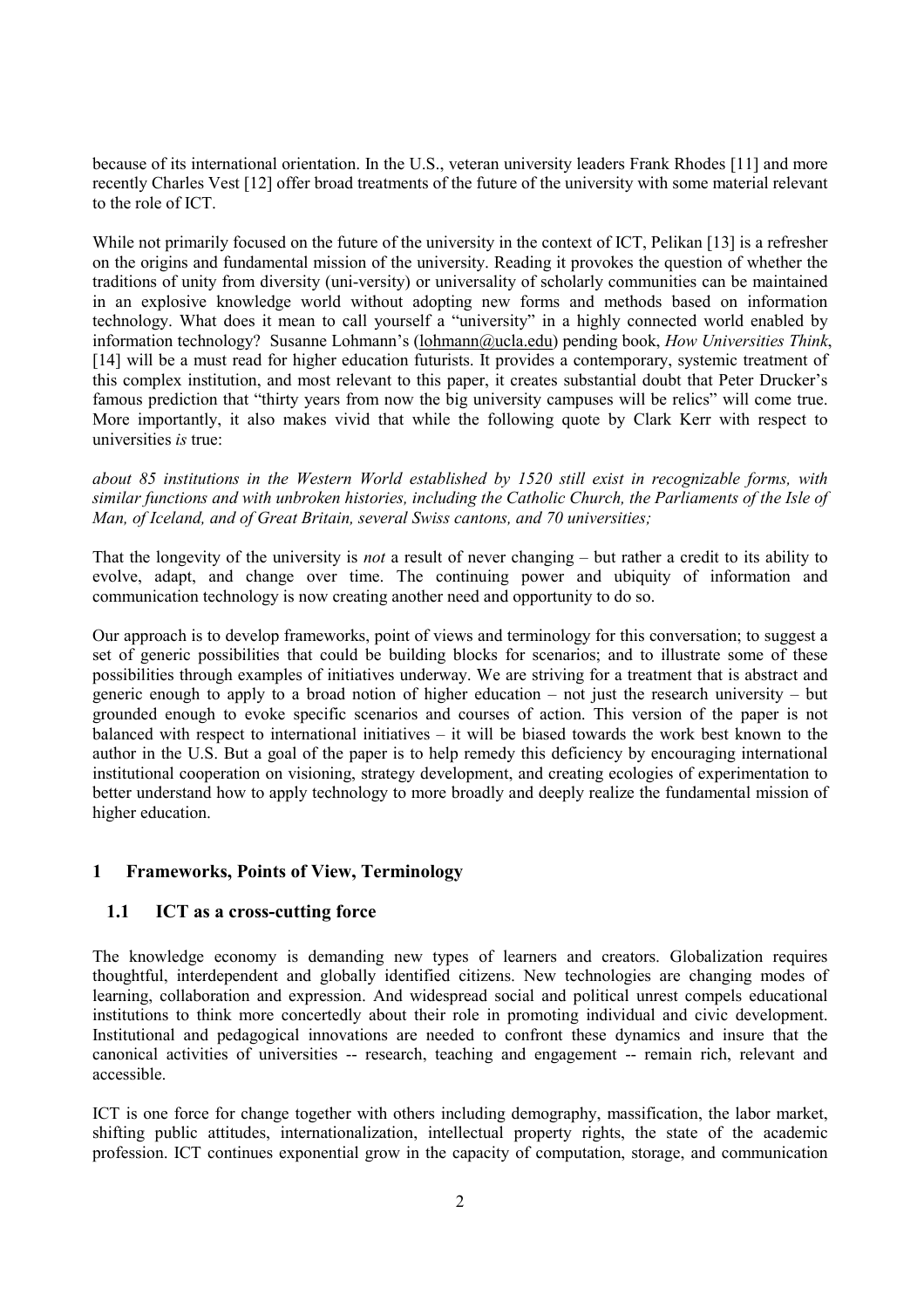technology combined with the (much slower) progress in socio-technical understanding about how to apply these technologies to knowledge-based activities. ICT is often treated independently as one force colinear with the others. This point of view limits the space of new possibilities because it fails to appreciate that ICT is actually cross-cutting with respect to the other forces and can be the basis for new organizational forms and ways of learning, discovery and creation that affect all the others.

New technologies afford a suite of opportunities to meet the challenge of the knowledge economy. ICT enables new communication structures that radically reduce constraints of distance and time, and enable novel environments for research, teaching and engagement. These new environments can augment what universities have historically done well by offering new possibilities for creating learning communities to build, explore and apply knowledge in pioneering ways to meet changing societal needs and realities. As noted by John Seely Brown, "It's probably less helpful to say simply that the university will change because of changing technologies than to say the emerging computational infrastructure will be crucially important in retooling the already changing university and in providing access to these students of tomorrow." [15] Universities are changing in part because of changes in societal needs, including increasing populations of traditional and non-traditional students, need for new styles of pedagogy, and economies that make educated people and ideas more important." Brown's comment also suggests that we not view the future of higher education as purely a product of technological determinism.

ICT can enable "and-and" organizations as opposed to "either-or." An ICT enabled organization can in effect can be both big and small, local and global, centralized and decentralized. A response to massification need not depend solely on more bricks and mortar and traditional classrooms instruction. ICT-based solutions, e-learning, are possible but should be comprehensive enough to avoid creating second class, off-campus students without full access to the library, laboratories, and informal serendipity learning opportunities with instructors and peers.

## **1.2 Higher education institutions as knowledge communities**

The author's point of view on the nature of "universities in the digital age" has been strongly influenced by the essay of the same name by John Seely Brown and Paul Duguid [15]. They assert that the value of a university lies in the complex relationship it creates between knowledge, communities, and credentials. They suggest, "it is a mistake to think of the university "delivering" knowledge or students as "receiving" it. Central to higher education is the way universities provide access to *communities of scholars and testimony for a student's experience among these communities.* Consequently, universities should explore resources (most especially ICT) for bringing people together, not, as some interpretations of "distance education" suggest, for reinforcing their isolation." Brown and Duguid assert "communities are at the heart of what universities do…"

A community view, they suggest,

*allows a more rounded view of what learning, all learning, is and how it happens. A delivery view assumes that knowledge is made up of discrete, pre-formed units which learners ingest in smaller or greater amounts and in specialized settings until graduation or indigestion takes over. To become a physicist, such a view suggests, you need to take in a lot of formulas and absorb a lot of experimental data. But, on the one hand, knowledge is not a static, pre-formed substance; it's constantly changing and learning involves active engagement in the processes of change. And, on the other, people don't become physicists by learning formulas any more than they become football players by learning plays. In learning how to be a physicist or a football player-how to act as one,*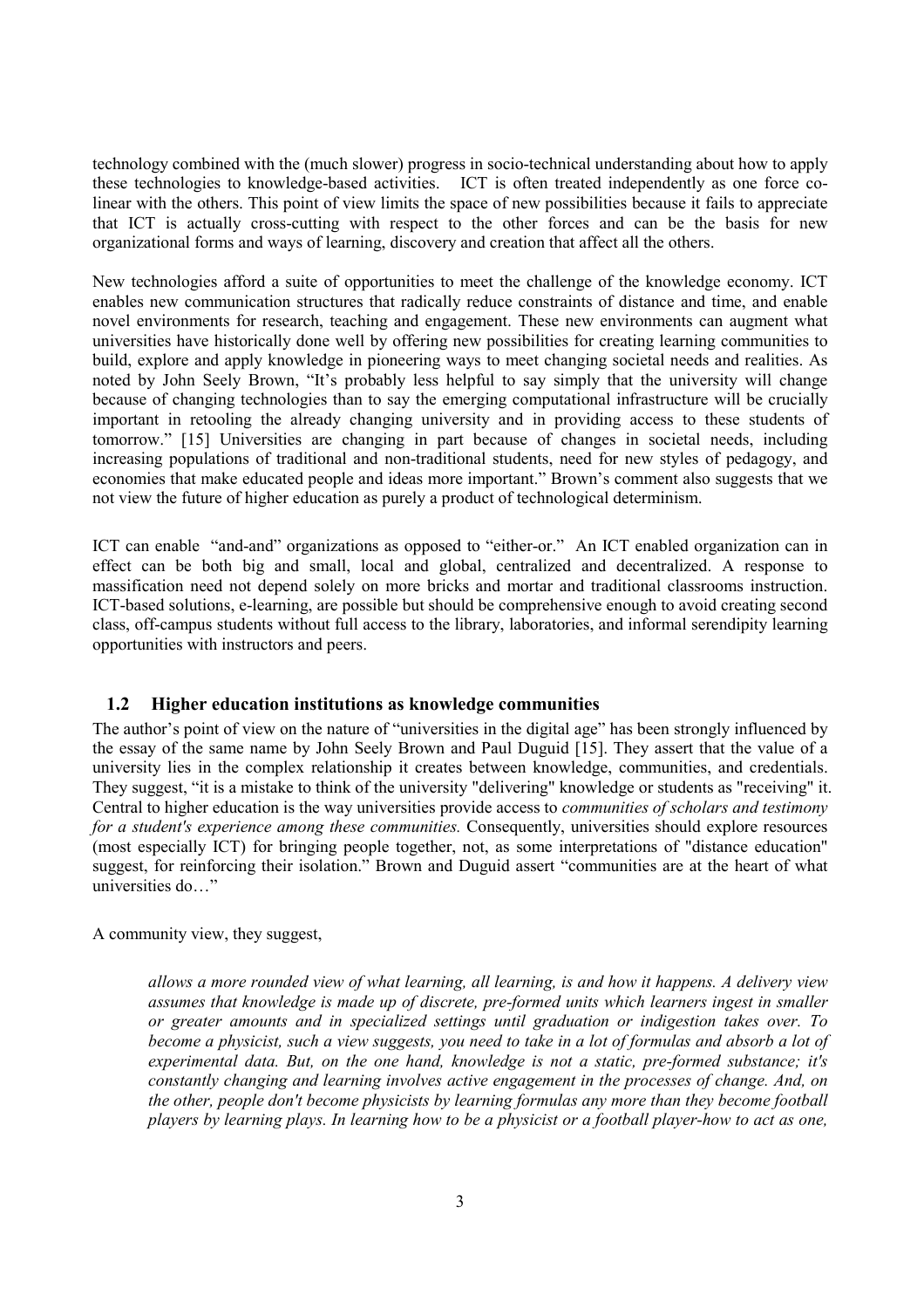*talk as one, be recognized as one-it's not the explicit statements, but the implicit practices that count.* 

*The central point is that learning does not occur independent of communities and consequently, the central thrust of any attempt to retool the education system must involve expanding access to communities (of practice) not simply to credentials. "The purpose of retooling must be twopronged-it must seek to provide wider access to communities, but it must also expand ways to represent new forms of access in the markets where students need exchange value." (i.e. new forms of credentialing)* 

Universities are built around overlapping communities that create, disseminate, and preserve knowledge and practice (explicit and implicit knowledge). I will use the phrase "knowledge community" as shorthand for "communities that create, disseminate, use and/or preserve knowledge and practice." A universitybased knowledge community does not necessarily mean a community of peers. It can include, as it usually does, members across a spectrum of expertise – Nobel Laureate to neophyte. People may also play different roles in different communities – teacher in one and learner in another.

The key point here is that any appropriate figure of merit on the use of ICT in higher education has to have something to do with enabling or enhancing members of communities of knowledge and practice to interact with each other, and with the information and tools of their trade. And members and institutional affiliation of these communities can be diverse: observer, student, teacher, researcher, and practitioner.

# **1.3 ICT as infrastructure (cyberinfrastructure)**

The term "cyberinfrastructure" has recently come into use to describe the combination of information and communication technology (ICT), service organizations, human resources, and policy that under gird an increasing range of knowledge-based activities in society. The term infrastructure is a reminder that revolutionary, or even incrementally effective application of ICT requires more understanding and effort to define, build, and sustain a true infrastructure layer for ICT. Infrastructure is itself a complex subject. By definition it includes facilities and services that are largely taken for granted until they are missing, but it is often the most complex and expensive undertaking of society. The prefix "cyber" denotes the emphasis on ICT-based infrastructure, both hardware and software. It is also a reminded that ICT-based infrastructure is different from bricks and mortar "built" infrastructure. On the negative side it depreciates more rapidly; on the positive it offers new possibilities for sharing and reuse of facilities and enables new distributed organizational forms.

Figure 1 illustrates functional capabilities of cyberinfrastructure as defined in a report released in February 2003 by the U.S. National Science Foundation (NSF) entitled *Revolutionizing Science and Engineering Through Cyberinfrastructure* [16]. The report develops a vision of a comprehensive, advanced IT-based infrastructure that is becoming a platform for new methods and organizations for scientific and engineering research and education. Terms such a *collaboratory*, *grids*, and *e-science* are used for these new organizations, many of which are virtual and geographically distributed. They potentially support participation anytime, anyplace, and by anyone. The report finds,

*…that a new age has dawned in scientific and engineering research, pushed by continuing progress in computing, information and communication technology; and pulled by the expanding complexity, scope, and scale of today's problems.* 

The major components of cyberinfrastructure include: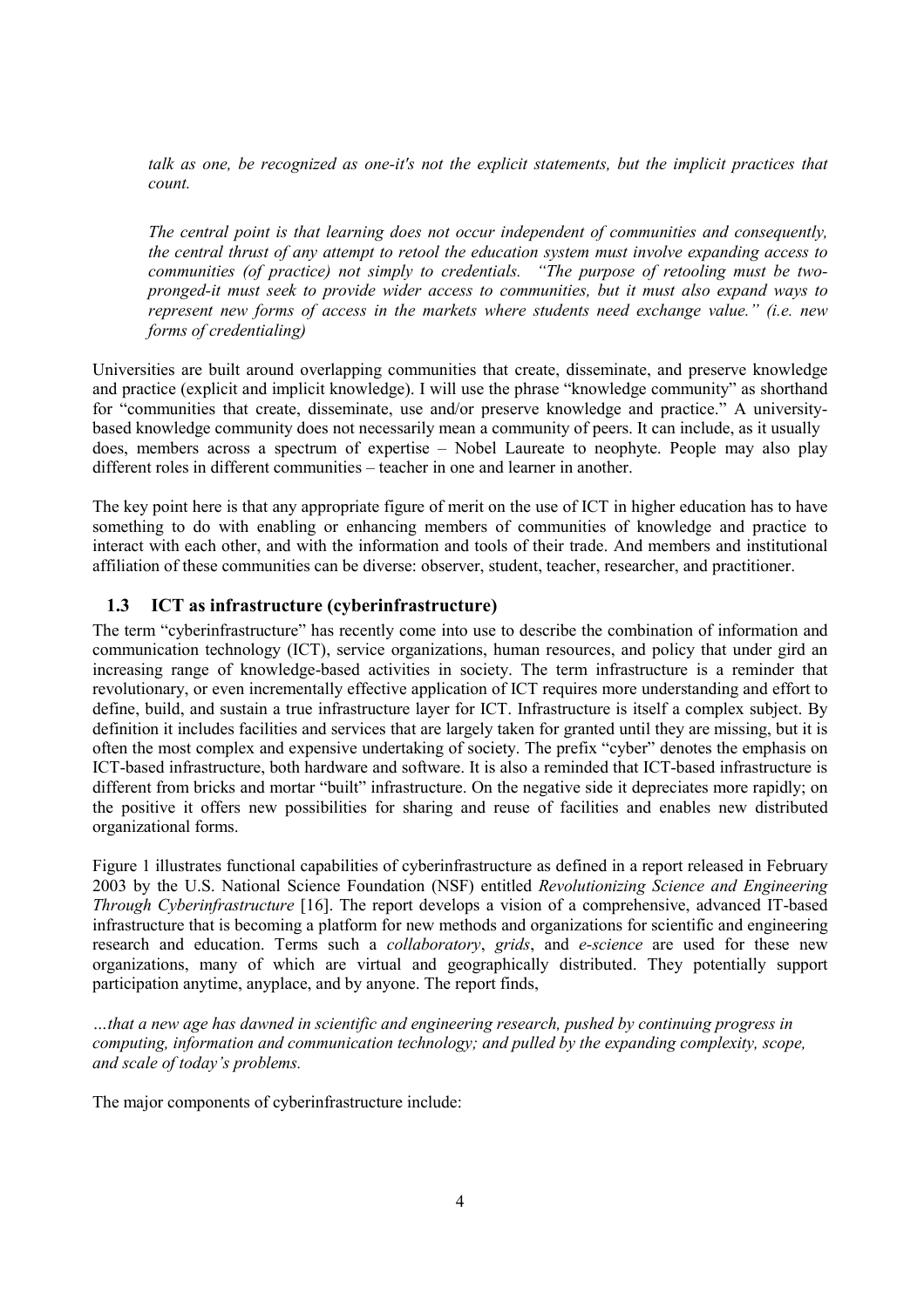- 1. **High performance, global scale networking** as a hybrid of traditional packet switching and the newer point-to-point optical "lambda" networks.
- 2. **A special type of software called "middleware",** that makes it much easier to build community specific, inter-institutional virtual organizations in efficient, secure, and trustful ways. In the education community the emphasis is on middleware based on open standards and open source software. Important middleware initiatives include [17, 18]
- 3. **High performance computation services** capable of simulating complex phenomena such as galaxy formation or social-physical models of global warming.
- 4. **Data, information, knowledge management services** federating vast networks of digital libraries, archives, and museums (LAMs) providing content and sustainable knowledge management services. They include comprehensive collections of literature, data sets, and a large variety of multimedia objects. Preservation, interoperability and re-use of scientific data is a high priority in many research communities and there is a growing unmet need for people and institutions to provide long-term curation and preservation.
- 5. **Observation, measurement and fabrication services** including arrays of networked scientific instruments and sensors to measure and observe our world and beyond.
- **6. Interfaces and visualization services** to support interaction between humans and the ICT environments in ways that are natural and exploit the full range of human sensory capabilities.
- 7. **Collaboration service** to enable distributed teams to work together as well or even better than they can in physical proximity;

| Community-Specific Knowledge Environments for Research and Education<br>(collaboratory, co-laboratory, grid community,<br>e-science community, virtual community)<br>Customization for discipline- and project-specific applications |                                                           |                                                         |                                          |                           |
|--------------------------------------------------------------------------------------------------------------------------------------------------------------------------------------------------------------------------------------|-----------------------------------------------------------|---------------------------------------------------------|------------------------------------------|---------------------------|
|                                                                                                                                                                                                                                      |                                                           |                                                         |                                          |                           |
| High<br>performance<br>computation<br>services                                                                                                                                                                                       | Data, information,<br>knowledge<br>management<br>services | Observation,<br>measurement.<br>fabrication<br>services | Interfaces,<br>visualization<br>services | Collaboration<br>services |
| Networking, Operating Systems, Middleware                                                                                                                                                                                            |                                                           |                                                         |                                          |                           |
| Base Technology: computation, storage, communication                                                                                                                                                                                 |                                                           |                                                         |                                          |                           |
| = cyberinfrastructure: hardware, software, services, personnel, organizations                                                                                                                                                        |                                                           |                                                         |                                          |                           |

**Figure 1. Cyberinfrastructure services.** 

Cyberinfrastructure initiatives by various names are now underway in most all countries in the developed world. Examples include UK e-science [19], Canadian CANAIRE "Third Wave," European Union 6<sup>th</sup> Framework [20], South Africa CSIR [21], and the Japanese Earth Simulator [22] (primarily a computation initiative). The initial focus is on research and educations in science and engineering but these fields are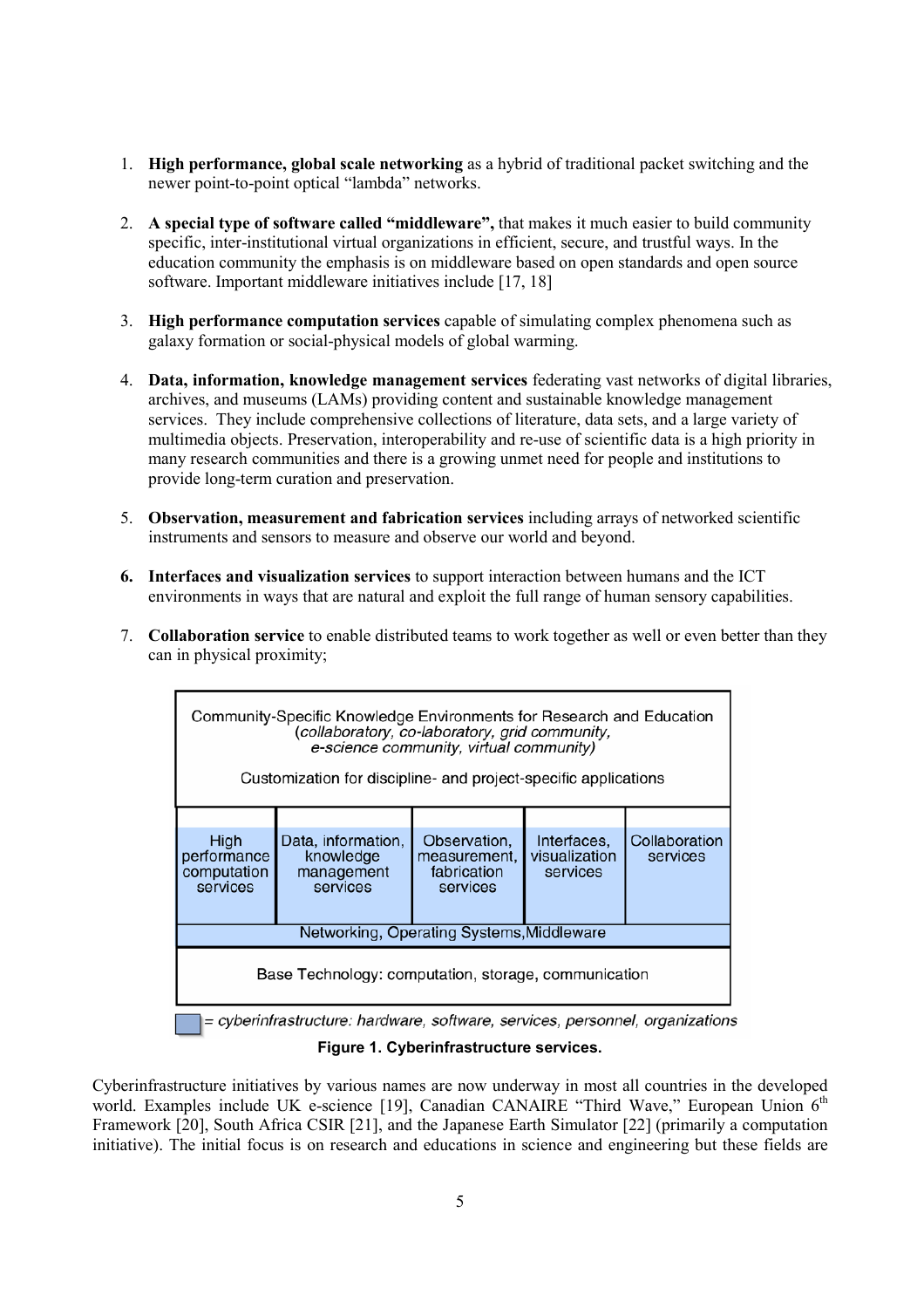usually at the forefront in creating and adopting ICT and thus the cyberinfrastructure movement is likely a harbinger of much broader impact on research, learning and societal engagement. In the U.S. the American Council of Learned Societies (ACLS) has commissioned a panel to study the impact of cyberinfrastructure on the humanities and the less quantitative social sciences. The panel's report is due in early 2005 and is chaired by Professor John Unsworth (unsworth *Quiuc.edu*) at the University of Illinois. The recent survey of "cyberscience" by Nentwich [23] complements the NSF cyberinfrastructure report, but because it uses the broader notion of science embodied in the German word *wissenschaft*, it also complements the humanities study.

# **2 Some properties of cyberinfrastructure-enhanced knowledge communities**

Cyberinfrastructure is a layer of ICT-based services, institutions, and human resources on which are built specific environments to support knowledge communities for research and education. We use the phrase *cyberinfrastructure-enhanced knowledge communities* (CKCs) as the generic name for these environments. The specific terms collaboratories, e-science, and grids are now used for CKCs and the science and engineering research communities are now the pioneers in building and using them. But the perspective of this paper is that these activities are the vanguard for broader adoption of cyberinfrastructure in support of higher education. What are we learning in the context of scientific research can help build vision and scenarios of broader use. In this section we outline some of the general properties and possibilities.

# **2.1 New tools**

Cyberinfrastructure provides new tools for exploration, creativity, and inquiry-based learning. Examples include computational simulation, composite instruments, data mining, virtual and augmented reality, new document genres, and push and pull information sharing. These tools are powerful when used alone but even more so, as we will discuss shortly, when combined into functionally complete "collaboratories."

*Computational simulation* is now widely regarded as a third mode of science together with theory and experimentation. It is the tool for modeling and understanding the formation of the universe, global climate change, and predicting and protecting against natural disasters. Observational platforms (e.g. telescopes, satellite-based instruments, sensor arrays, ocean research ships) become new, more powerful *composite instruments* when linked together over networks. *Data mining* techniques enable reuse of data sets to find information not expected when the data was acquired. *Virtual and augmented reality* offer immersive interfaces between humans and computational systems. Virtual reality is a product of total digital synthesis of sensory experiences and augmented reality is a composite of the synthetic and observed world. The digital realm also enables *new genres of multimedia* documents blending text, image, audio, video, and computation applets. And these documents can now be disseminated to the world at essential zero incremental world and in a complex distribution environment of both push and pull between producers and consumers.

## **2.2 Relaxed constraints of time and distance**

Figure 2 is a two-by-two matrix representing the four possibilities for interaction in same and different, time and place. There are three types of interactions denoted: people-to-people (P), people-to-information (I), and people-to-facilities (F). Facilities include instruments and machines for observation, measurement, fabrication and robotic assembly. Although not explored here, it is also possible for information and facilities to interact with each other without human intervention.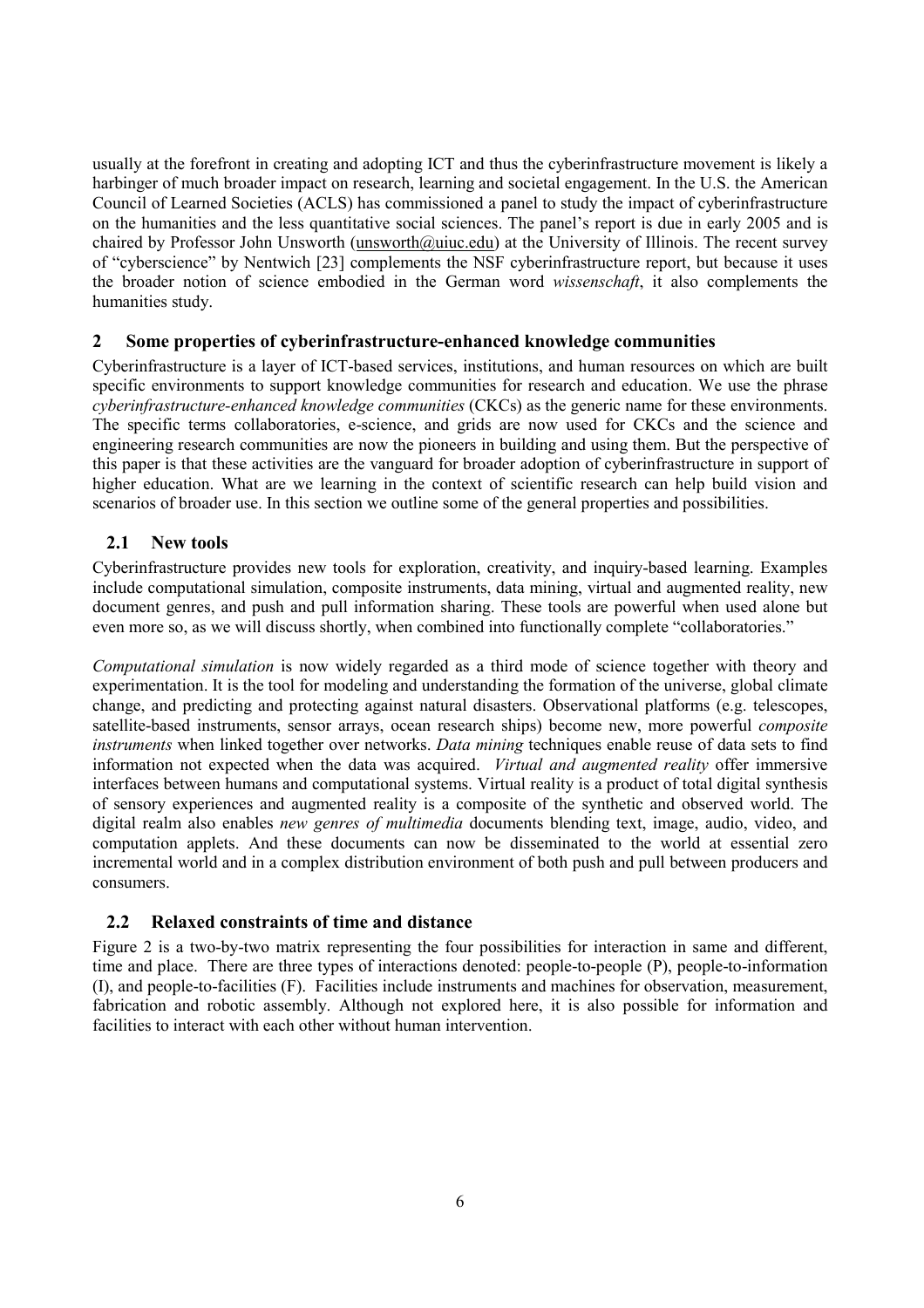

**Figure 2. Examples of human, information facilities interaction over time and place.** 

The upper half of Figure 2 is the zone of interaction and collaboration for the traditional place-based educational institutions. Members of knowledge communities interact with each other, with print-on-paper objects and with facilities, all in physical proximity (upper left). The interaction can also be distributed over time by sequential use (time sharing) of a physical location, information objects, and facilities (upper right). Cyberinfrastructure can be used to augment same place interactions, but the greatest new potential comes from communication and storage capabilities that enable geographically distributed synchronous and asynchronous interaction. This is the "anytime, anyplace" attribute.

The examples in the lower left are self-explanatory. In the lower right quadrant "knowbots" is a popular phase for software intelligent agents that locate, summarize, and notify their human customers of information they have been trained to recognize as relevant to them. Similarly there are autonomous scientific observational platforms. "Session objects" refer to digital streams archived for replay and reuse as science teams conduct scientific experiments. Peers and students can visit the session later to review, learn, comment, and annotate.

The "any time and any place" attribute creates a basis for participation by anyone. This enables broaden participation by other than the usual members of a university community. Government officials in a developing country could both learn and make unique contributions to a graduate seminar on the topic of ICT and globalization. Mechanical engineering faculty, students, and practicing engineers from Korea, the US and Germany and the Netherlands could undertake a global product design course. Amateur astronomers could use and contribute data to the "digital sky" database of the emerging network of national virtual observatories [24].

We conclude this section my emphasizing that we are *not* advocating that higher education move completely into cyberspace – into the lower row on figure 2. The point is that cyberinfrastructure offers the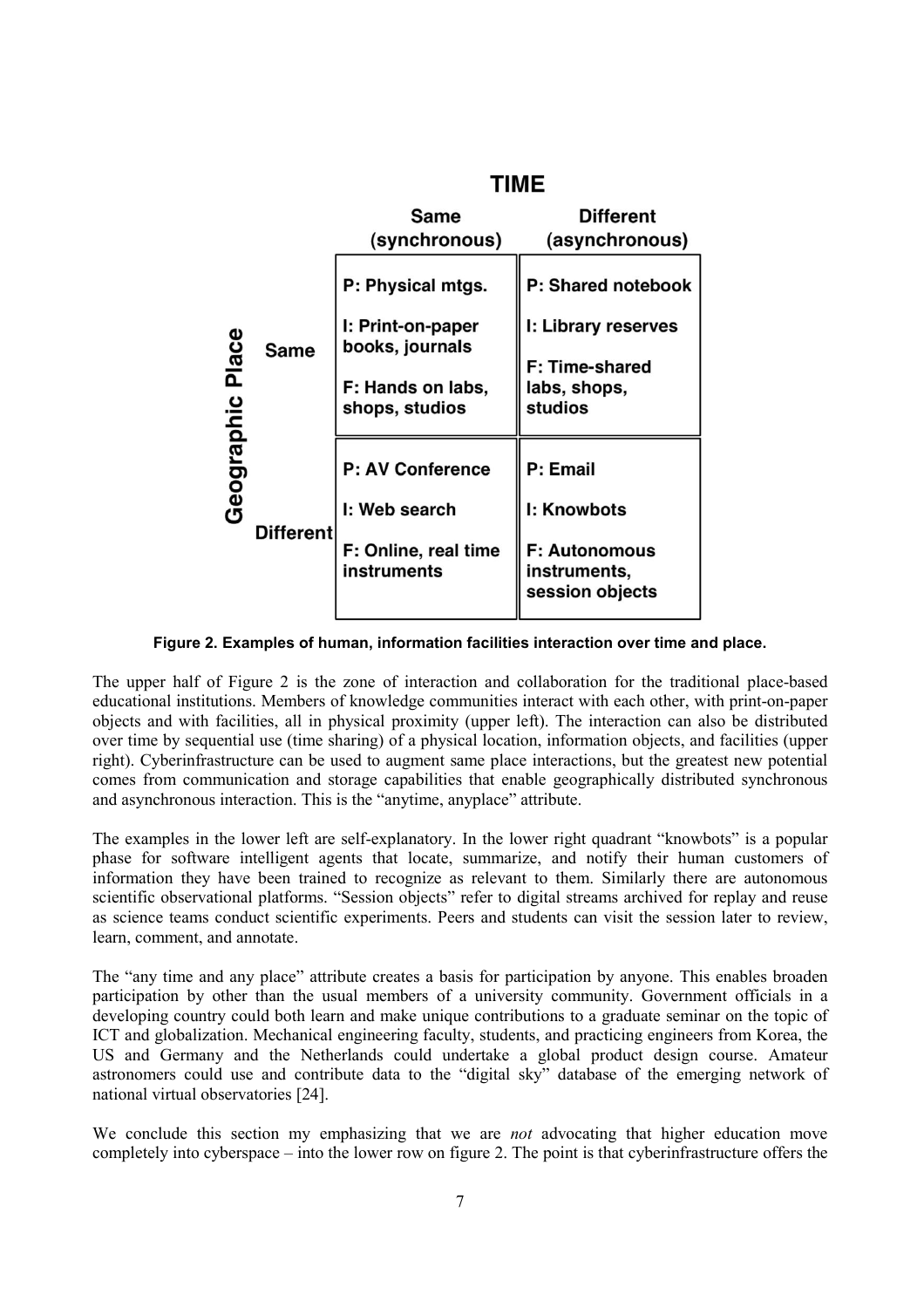opportunity for the processes of learning, engagement, and research to occur through a traversal of all four quadrants of figure 2. Activities in physical proximity will continue to be important (distance does matter) but it may be appropriate to use it differently. (There are also circumstances in which cyberinfrastructure can provide experiences "beyond being there." [25]) Some faculty are now delivering their lectures asynchronously through the web and then using the same time and place classroom for interactive discussion. As noted by Margrethe Vestager in an early OECD meeting on the future of higher education, same time and same place may become the most precious quadrant for knowledge communities to work in and it needs to be treated accordingly. Higher education will not vanish into cyberspace but those institutions that do not fully explore the use of all four quadrants of figure 2 will likely lose competitive advantage to those who do.

#### **2.3 Innovation and functional completeness**

Some research communities are now using cyberinfrastructure not simply to automate what they have always done, but rather to open fundamentally new paths of research and learning – to do new things in new ways. It has become a first-class tool for science. The ATLAS Experiment for the Large Hadron Collider [26] centered at CERN could not, for example, be done without advanced cyberinfrastructure. A few of these cyberinfrastructure based research communities are becoming *functionally complete* in the sense that all the colleagues, all the tools, all the instruments, and all the literature, and data that the research community needs are available through the Internet. Although a major challenge to achieve, we expect this trend to continue and thus people not connected to their field's Internet collaboratory, or not fluent in using it, could be excluded from the first-tier research communities. But on the more positive side, functionally complete collaboratories offer the potential for many more people to participate in first-rate research and learning communities on a global scale.

### **2.4 Comprehensive and potentially more open access to information**

The most visible impact of the digital age is access to data and information. Data or information born or converted to digital form takes on many new properties not possible with print-on-paper and analog representation. It can be stored at atomic scales of density; it can be moved around the world at the speed of light; it can be combined into new multimedia genres including text, images, video, audio, and computational applets; it can be enriched with metadata and hyperlinks; it can be perfectly reproduced and distributed at negligible incremental cost, and it can be "read" and computed over by machines as well as humans. Although many social and economic barriers remain, a true global information infrastructure is

within reach [27, 28]. The recent introduction of the Goggle Scholar and announcement of a partnership between Google and major research libraries (Stanford, Oxford, Michigan, Harvard, and New York Public) to digitize the complete holdings over the next five years is accelerating the realization of a complete digital information environment. Other mass digitization projects are also underway.

The digital world creates intrinsic forces of convergence and blurring of boundaries in information genres, institutions and practice. Digital representation converges text, images, audio, video, simulations, and other computational objects. Users will expect the distinctions between libraries, archives, museums, data archives, and "institutional digital respositories" to blur – they will want all to be online and objects from any of them to be found by an appropriate topical query. A single query might yield in a convenient federated way books about George Washington, a copy of his first inaugural speech in his own hand, model of a writing desk from Mount Vernon, a class lecture by a prominent Washington scholar, and weather data for the city of New York on April 30, 1789.

Digitization of information is necessary, but generally far from sufficient to enable widespread access and use. There are issues of access to computers, networks and mastery of necessary skills; there are technical issues of how to federate, search and display digital collections that are geographically and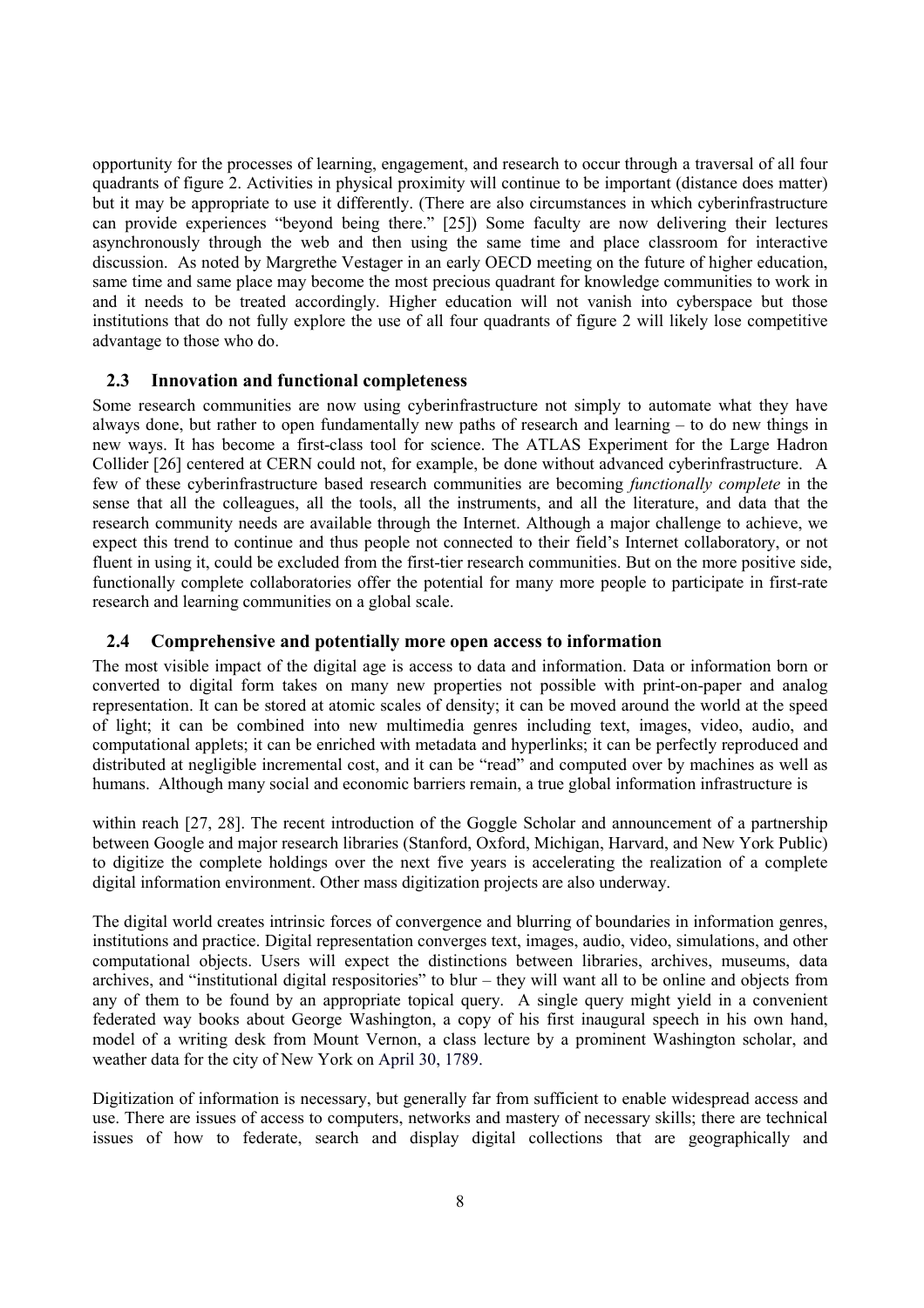administratively distributed; and there are issues of intellectual property rights and commercial interests. All of these, but particularly the later, can work against the potential for universal access to comprehensive collections of information and data. Complex sets of forces are at work and experiments underway to define the balance.

The entertainment industry, frightened by experience with peer-to-peer file sharing (Napster, et. al.) have mounted an aggressive "digital rights movement" [29] to secure broad legal and technical protections on digital media including hardware modifications to media players. The traditional scholarly publishing industry has been licensing digital collections to libraries with terms under which the libraries cannot guarantee future access to collections if they terminate an annual subscription. Commercial copyright holders have taken very conservative positions on digitize versions of their holdings and on policies of fair use. And the extension of copyright duration in the U.S. has largely eliminated the traditional notion of public domain [30], and the translation of the original intent of copyright to the digital age is not, in many expert's opinions, going well [31].

But there is also an "openness movement" building within academia that gives reason for optimism about new ICT models of scholarly communication emerging that could lead towards more open at least for academic literature. Digital publishing through the web eliminates the upfront, fixed-cost of printing and distributing ink on paper. It also enables new multimedia formats that are born digital; that may include audio, video, data sets, and interactive programs that have no print-on-paper equivalent. It blurs the distinction between libraries, clients, and publishers and potentially disaggregates the stages in the life cycle of information creation, access, use, and re-use. Several trends are noteworthy:

- 1. Serious exploration of open (free) access to well-credentialed publications in which authors do not give away their copyright to commercial publishers who sell them back to libraries at high profit margins. A good example is the Public Library of Science. [www.publiclibraryofscience.org]. Recently Springer, the world's second largest scientific publisher announced adoption of Open Access (OA) publishing. Springer Open Choice allows authors to choose to pay \$3000 for OA print and online publishing. [Information World Review http://www.iwr.co.uk/iwreview/1156517].
- 2. Evolution of alternate licensing models for digital objects that help re-establish a public domain of resources and encourage their creative use in derivative products. Creative Commons creativecommons.org is at the forefront of this movement. It is "devoted to expanding the range of creative work available for others to build upon and share."
- 3. Shift to work flow models in scientific research that produce and share more intermediate products on the path to refereed, archival publications. The pre-print server movement is one example, and examples of preprint or e-print servers are easily found with a Google search on these terms.
- 4. Establishment of "institutional repositories" that more reliably capture, organize, and preserve the digital information products of a university or other knowledge-based institution. The D-Space Project, now becoming a federation of respositories, is a seminal example at www.dspace.org. A special case of an institutional repository is the MIT Open Courseware Initiative (now becoming a consortium with other schools) that is offering MIT course material free to the world.
- 5. Scientific research communities, especially in genomics and geosciences are now cooperating on creating community databases as well as open source community computer codes that are intended to be both built and use by broad communities.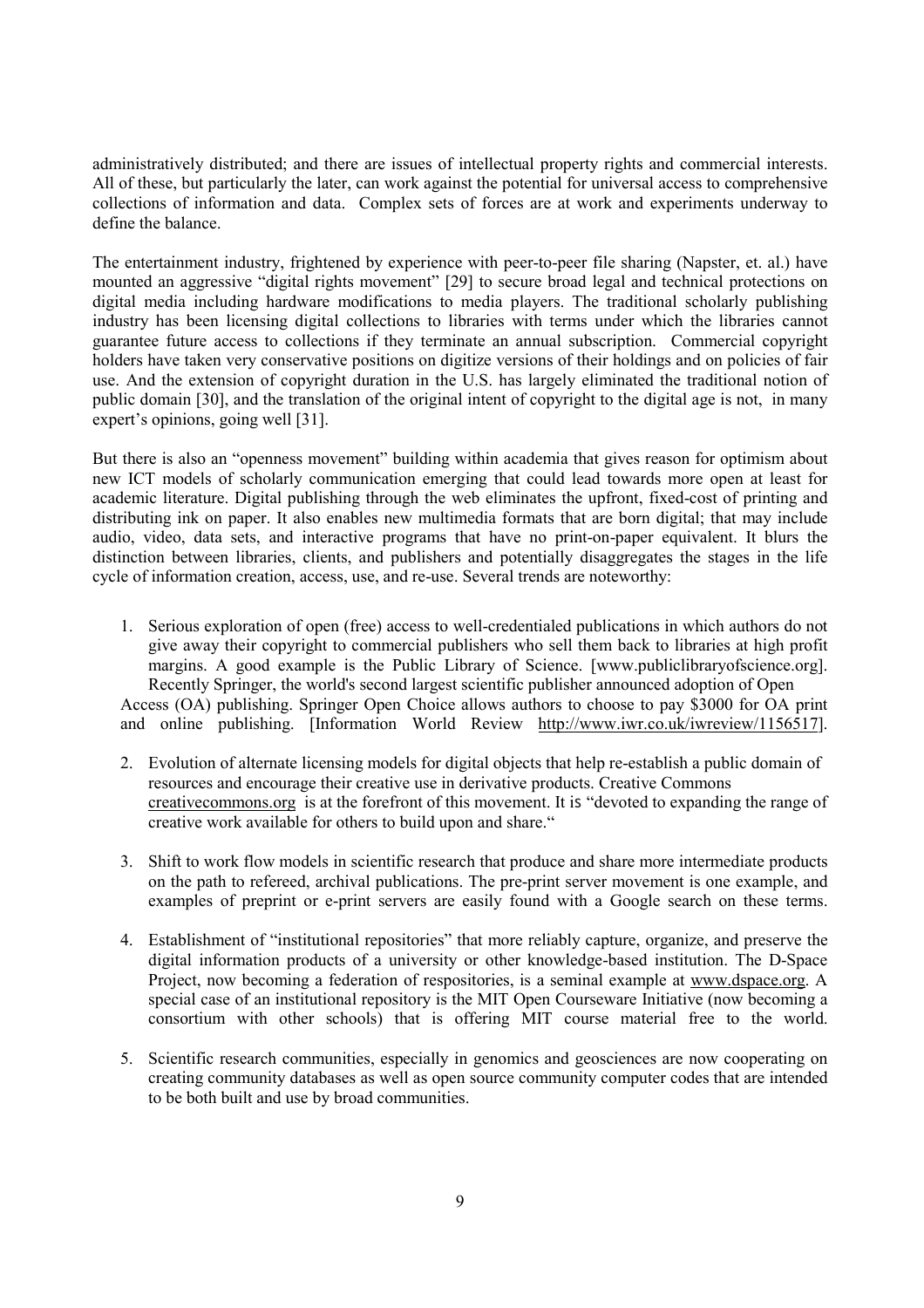A report for a 2004 symposium at the U.S. National Academies on *Electronic Scientific, Technical, and Medical Journal Publishing and Its Implications,* discusses many of the developments, challenges and opportunities for scholarly communication in the digital age. It is available at The National Academies Press at www.nap.edu.

# **2.5 Examples and places for further information**

The NSF cyberinfrastructure report [16] includes many examples and references to the application of cyberinfrastructure to the creation of collaboratories, grids, and e-science communities. Other supplementary sources on both the technical and social dimensions of CKCs include [32-36]. To convey a more tangible idea about the effect of a CKC on the practices of a specific science research community we conclude this section with a bullet list of vignettes of payoff from a ten year collaboratory experiment with a space physics and upper atmospheric research community funded by the NSF and centered at the University of Michigan. More details on the Space Physics and Atmospheric Research Collaboratory (SPARC) is available at [37].

- Shared, tele-instruments and sharing of expertise on their use:
- Rapid response to unexpected natural events (e.g. solar flare) and ability to mount opportunistic data gathering campaigns;
- Multiple instruments and eyes on the same events and increased fusion of complementary expertise;
- Previously isolated observational instruments federating into a global scale observational platform;
- Enhanced cross-mentoring/training between team members (faculty and students);
- New & earlier opportunities for grad students to interact with and be known by the leaders of their field;
- Enhanced participation by faculty and students at other than the lead institutions; support for "legitimate peripheral participation;"
- Used to provide authentic, inquiry-based learning in undergraduate and pre-college level geoscience courses;
- Supported distributed workshops for post-campaign data analysis;
- Enabled data gathering session recording and re-play for delayed participation by others around the world and supported hand-off of experiment management to in normal working hours around the world;
- Data-theory closure built deeper ties between the experimentalists and the theoreticians/modelers (models were run in data campaign to predict where to steer the instruments for more effective observation);
- Provided a "living specification" to stretch vision of possibilities for others.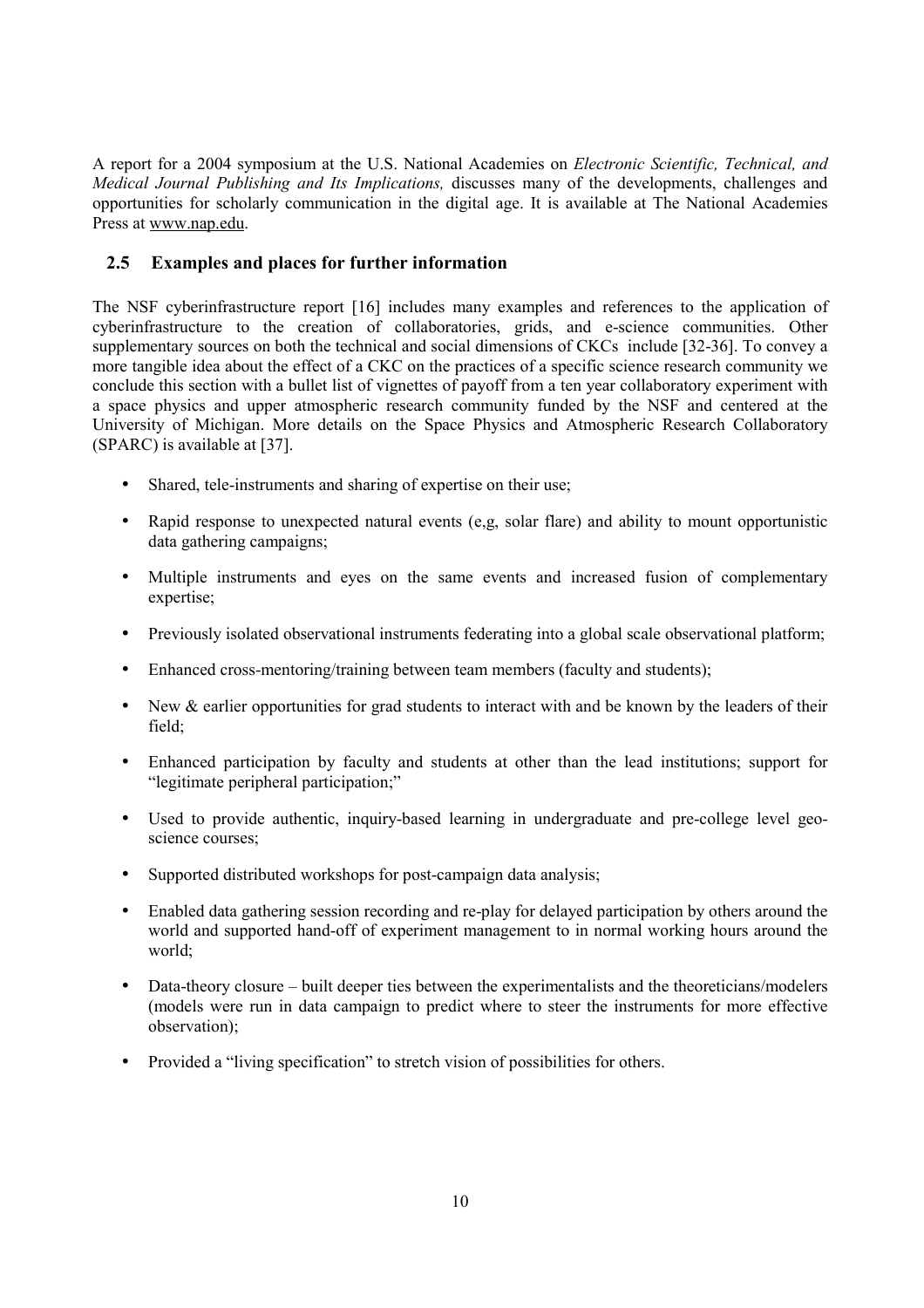# **3 Possibilities and Issues**

# **3.1 Possibilities**

In the previous sections we have sketched some of the trends around ICT and its embodiment as "cyberinfrastructure," and summarized some of the key generic features of cyberinfrastructure-enabled knowledge communities. The emerging picture is one in which cyberinfrastructure becomes a powerful platform for supporting the fundamental mission of higher education in learning, research, and societal engagement but doing so to a large extent by providing more resources and opportunities to *individuals* and the *communities that they choose to form and join*. It enables a dynamic web of virtual communities cutting across traditional institutional boundaries. These communities, as they become functionally complete, may well become the "real" communities --- the place one needs to be to participate at the frontier of their discipline. Cyberinfrastructure helps create the conditions for a learner-centered approach to education that build synergy between 1) learning inside the formal classroom; 2) learning outside the classroom through engagement with diverse cultures and contemporary societal problems; and 3) research and other creative activities at all student levels.

The empowerment of students and faculty to pursue their goals outside the walls and structure of the institution raises questions about the obligation of institutions to provide such infrastructure and about the associated threats to the status quo. It also raises questions about the obligation of the institution to fully embrace the technology and to become an ecology of experimentation on how to use it to better carry out their mission. The masterful creation of experiences and the reputable credentialing of mastery of knowledge and skills will, for example, continue or likely increase in importance.

James Duderstadt<sup>2</sup> provides several more specific examples to illustrate important potential paradigm shifts:

- 1. Globalization of research activity, as new collaborations enabled by cyberinfrastructure compete with traditional organizations such as the research university for the loyalty and participation of scholars.
- 2. Newly emerging research communities that compete with and break apart the feudal hierarchy that has traditionally controlled training (particularly doctoral and postdoctoral work), empowering young scholars and enabling greater access to resources and opportunities for collaboration and engagement.
- 3. The impact of cyberinfrastructure on the "culture" of scholarly activities and institutions, e.g., publication, collaboration, competition, travel, and the ability of participants to assume multiple roles (master, learner, observer) in various scholarly communities, the increasing importance of creativity relative to analysis as powerful new tools of investigation (e.g., simulation, massively pervasive sensor arrays) that are enabled by cyberinfrastructure.
- 4. At its most abstract, the "university" is a community of masters and scholars (*universitas magistorium et scholarium*), a school of universal learning, that embraces every branch of knowledge and all possible means for making new investigations and thus advancing knowledge. These two characteristics, scholarly community and breadth of both intellectual topics and tools, have remained the core elements of the various forms taken by the university from medieval times (e.g., Paris and Bologna), through the Renaissance and Enlightenment, to today's research universities. We already see these elements appearing in new forms enabled by cyberinfrastructure,

 $\overline{a}$ 

<sup>&</sup>lt;sup>2</sup> Personal communication with author.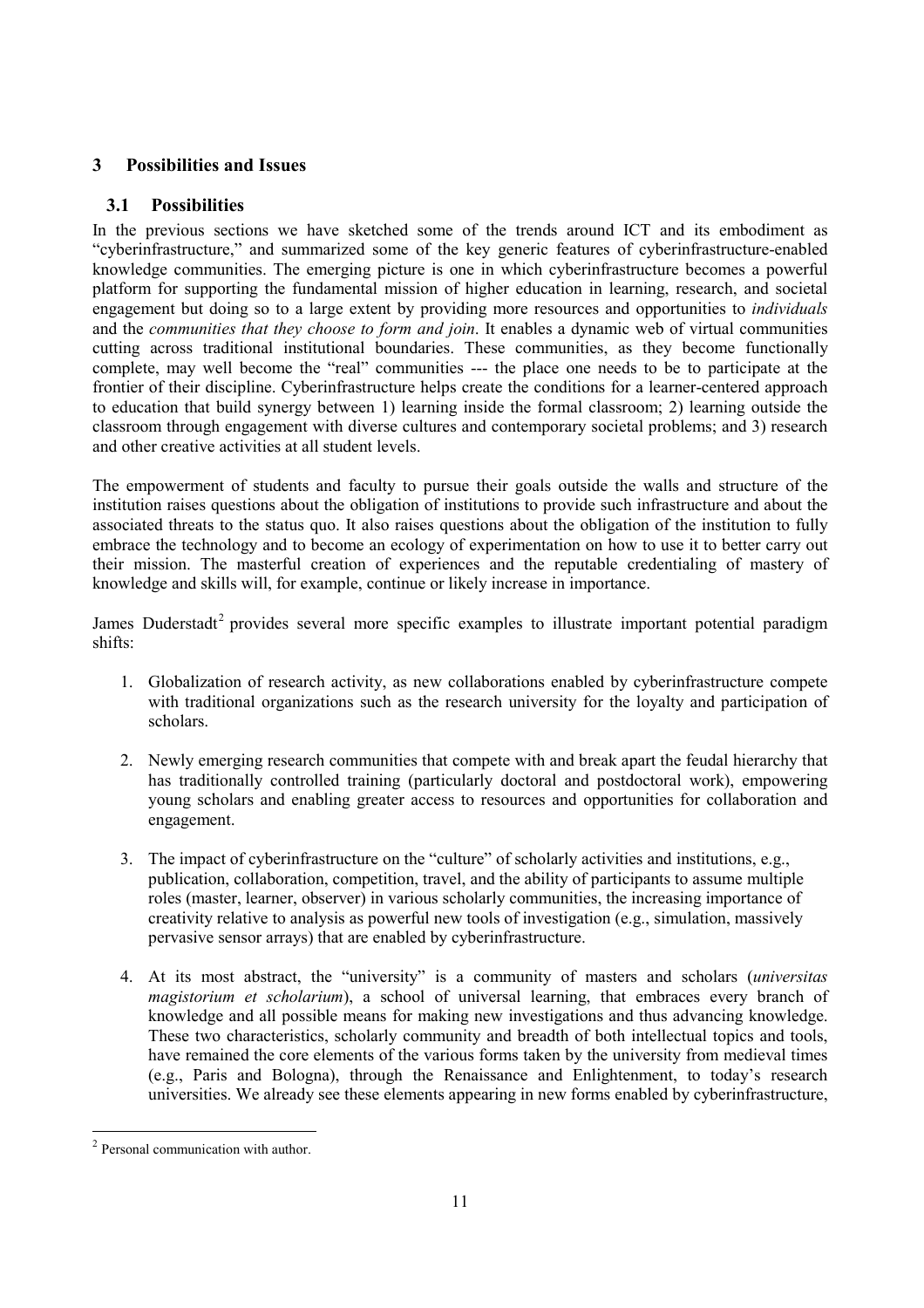e.g., global, domain-specific communities of scholars detached from traditional institutions such as universities, and exceptionally broad digital collections of knowledge such as digital libraries or the archives of search engines such as Google. Could these be the precursors of a new form of the university (perhaps a truly world university), essentially appearing spontaneously out of the vacuum state of the cyberspace enabled by cyberinfrastructure?

## **3.2 Issues**

We conclude with a list of topics and issues to initiate reflection and conversation among convened experts on the topic of ICT and the future of higher education.

# **1. How do we make the opportunities and threats of CKCs more visible and compelling enough to gain the attention of leaders and to mobilize timely action? How will we align the necessary stakeholders and construct the case for investment?**

Although as mentioned in the first section, there are growing deliberations and writings of the topic of ICT and the future of higher education, it has not in general translated into strategic and systemic action by the leadership of higher education. What further should be done, especially to explore the international and global scale implications? How do the opportunities afforded by CKCs relate to the European Higher Education area (EHEA) Bologna process and the European Research Area (ERA) initiatives?

In particular the next phase of the scientific research "cyberinfrastructure movement" needs to engage the various stakeholders of science and technology, and help them to understand the opportunities and challenges presented by rapidly evolving digital technologies. While research agencies can provide leadership and seed important efforts to build and exploit cyberinfrastructure, it is critical to engage those institutions such as research universities, corporate R&D organizations, and national laboratories where scientific research, training, and application actually occur, since this is where the greatest impact of–and the greatest commitment to invest in–cyberinfrastructure will occur. So too, those stakeholders dependent upon the application of science and technology such as industry, government, and education will be strongly impacted by cyberinfrastructure (e.g., through the availability of scientific knowledge, the collaboration of researchers with practitioners, the increasing pace of scientific discovery and application) and hence need to both informed and engaged.

Since cyberinfrastructure is of major importance to a broad array of science and technology activities (research, training, application) and institutions (government agencies, universities, industry), it is important to stimulate conversations among the various stakeholders so that both understanding of key issues and development strategies are coordinated to some extent. How do we do this?

#### **2. How do we organize and finance the building and sustaining of the appropriate common cyberinfrastructure?**

Even though there is a growing consensus that R&D investments in ICT provide high return on investment and that additional investment is needed to build and sustain cyberinfrastructure and related services, at least in the U.S., very little new money has been allocated to this goal and the near term prospects for incremental funding are not good. The same is generally true in state supported institutions and is part of the general paradox that just as we have unprecedented opportunities to reinvigorate, even revolutionize education, the public has never been less willing to invest in education as a public good. Is there any way to reverse this, at least with respect to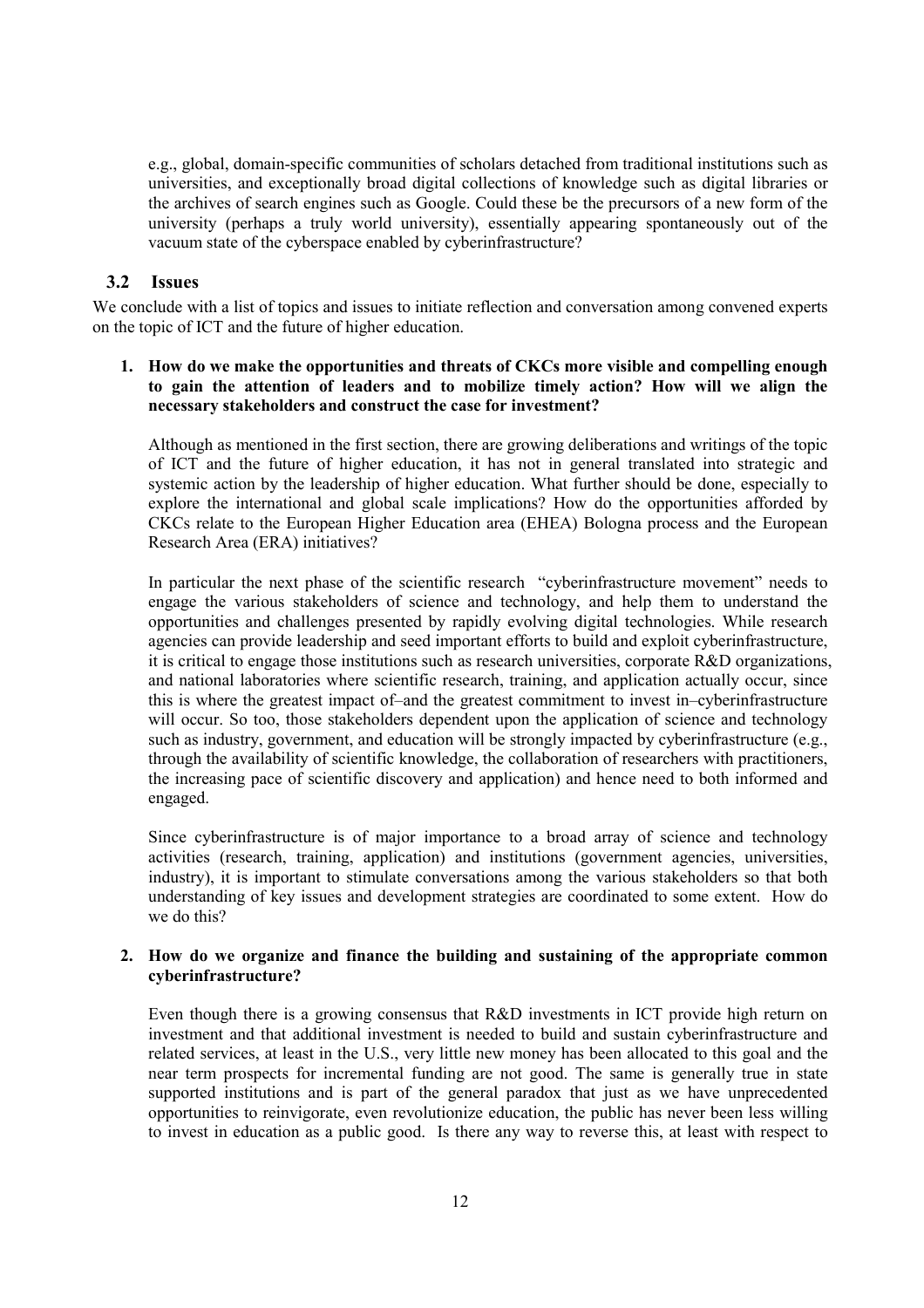creation and innovative application of cyberinfrastructure? Do we need a short, compelling "moonshot goal" to galvanize interest and create willingness to invest? If so, what is it?

ICT offers the potential for providing better and even new services at lower cost but getting to this point generally requires additional investment and a long period of funding for both the old and the new before reallocation of funding is possible. A prime example is the JSTOR project [www.jstor.org] initiated by the Andrew Mellon Foundation. The project has created a reliable and warranted service for providing higher education long-term access to digital versions of complete back issues of core academic journals, especially those appropriate for undergraduate work. The access through web portals and powerful search engines is much more effective than going to a physical library. A goal of the project is to enable many academic libraries to stop storing back issues of journals, to reallocate funding to other activities, and to avoid the need for more bricks and mortar. But the trust of the system to give courage to librarians to dispose of their paper is just barely starting.

But even if new funding is secured there is still the complex issue of how higher education will come together to create and sustain a cyberinfrastructure (based upon open standards and perhaps open source middleware) that enables virtual communities to interoperate across institutional and national boundaries. There need to be agreements and trust built for distribute support and sharing of information and other resources for the common good. There need to be new or re-charted consortia. From where will leadership come for such an undertaking?

## **3. Were do we find the human resources with command of the complex array of social and technical issues around building and managing CKCs? What training and incentives are needed for academic communities (faculty and students) to adopt new paradigms?**

The creation and management of CKCs require professionals that combined competence in the technical and social issues of these new organizational forms as well as some fluency with disciplinary activities in supports. Faculty and students must also have opportunities for retraining and experimentation.

## **4. What is the new balance between inter and intra institutional cooperation and competition implicit in CKCs? How will we create incentives for giving and taking and supporting common infrastructure for the common good?**

One of the most pervasive influences of ICT on all knowledge-based organizations, including higher education, is to change the boundaries between cooperation and competition within and between organizations. Higher education needs to cooperate in creating and sustaining a shared cyberinfrastructure for the common good. The cyberinfrastructure will then be a platform for new structures of cooperation and competition between distributed teams of researchers, learners, and practitioners.

- **5. If cyberinfrastructure does in fact enable broader participation in higher education, what is our societal responsibility to use it this way? How do we make high quality educational opportunities available to the "bottom of the pyramid?" Do universities need a stronger global presence in order to truly be universal and strive for uni-versity (unity from diversity) in the digital age?**
- **6. Given the increased reach and connectedness and the need for co-investment on shared resources what type of alliances make sense and how do we approach forming them? What about international alliances?**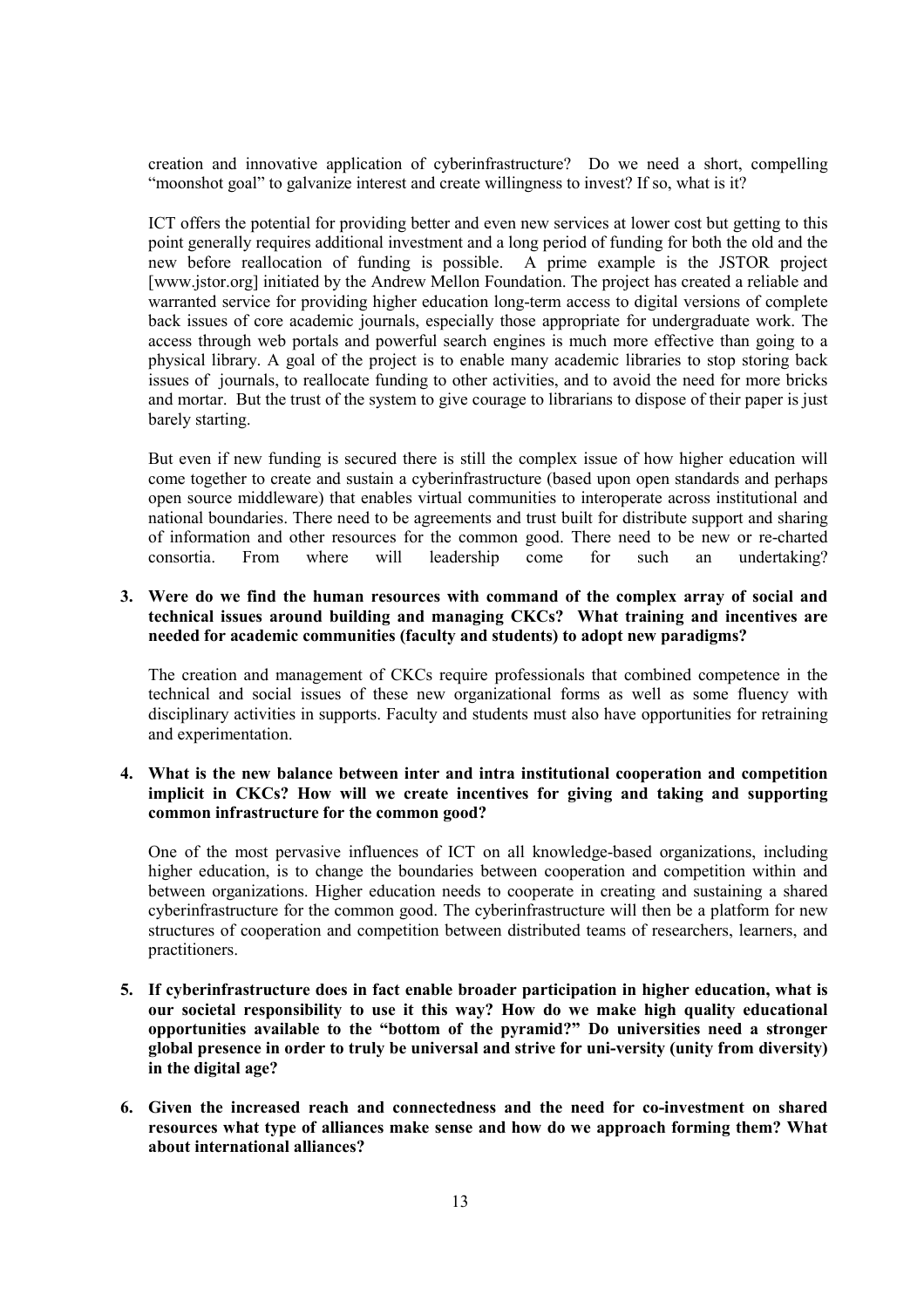**7. How can we change the model of education from teacher-centered to learner-centered (from producer to consumer driven) and what role do CKCs play in this change.** 

Although it runs against the grain for faculty control, some major universities are mounting strategic programs to more intentionally move to a learner-centered culture. The University of Southern California (USC), for example, has created a new Vice-Provost to oversee such initiatives and includes the following in the job description:

*The learner-centered university focuses on the educational needs of the student rather than the structure and needs of the teaching university. Learner-centered education enhances classroom teaching with new pedagogical approaches and the use of technology, engages students outside the classroom in experiences that connect learning to contemporary problems, and offers significant research opportunities to students at all levels. Integrating classroom experiences with research led by renowned faculty offers learning opportunities rarely available in major research universities, especially at the undergraduate level. Learner-centered education at USC will increase the level of academic challenge, promote active and collaborative education, increase student and faculty interaction, enrich educational experiences, and provide a supportive campus environment. Students will graduate with skills in critical thinking, analytic reasoning, and strong written and oral communications. The environment will attract prospective students at all levels and improve retention.* 

- **8. What are the potential tradeoffs between built infrastructure (bricks and mortar) and cyberinfrastructure on the structure of the campus? Can the capital and increasing recurring costs of the physical plant of universities be reduced through greater adoption of cyberinfrastructure? How should new buildings be designed or old buildings renovated to create more harmony between the physical and virtual communities; between local and remote resources?**
- **9. How do we evaluate the impact of CKCs in learning, research, and societal engagement and feed it back into a process of iterative design? What emerging deeper understanding of human learning can inform the design and evaluation of CKCs?**

#### **10. Can CKCs be critical in achieving lofty aspirations such as**

- a. improving equity of access to higher education;
- b. opening up the opportunity for more experiences and increasing the probability for discovery in the "white spaces" between disciplines;
- c. enriching the diversity of participation, perspective, ideas, and experiences;
- d. enabling sharing of resources and greater amortizations and leverage on resource/facilities investments;
- e. supporting both existing teams and communities, as well as accelerating the formation of new teams, fields, disciplines;
- f. supporting rapid formation of teams of complementary expertise to respond to unexpected emergencies such as a SARs outbreak.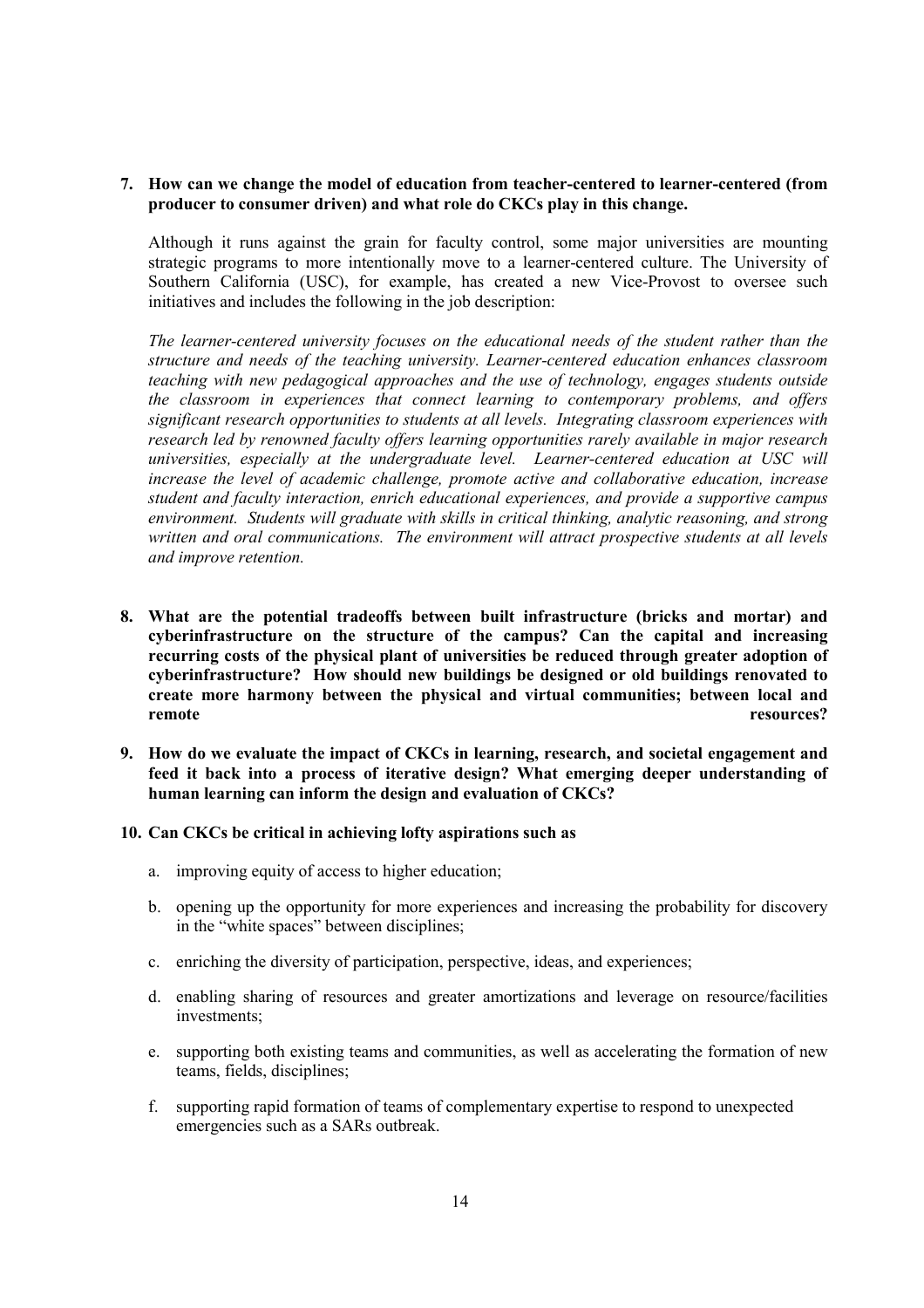# **11. How does use of cyberinfrastructure relate to potentially radically different post-secondary systems?**

To diversify the perspective I am reproducing, *especially for consideration in the context of the opportunities afforded by cyberinfrastructure-enabled knowledge communities*, the following provocative questions proposed by Martin Wolf, associate editor and chief economics commentator at the *Financial Times,* in the aftermath of a previous OECD sponsored workshop on alternate futures for higher education.

- a. Can we envisage some fundamental changes in the education systems as a whole? Could we, for example, envisage a complete shift away from public provision of primary and secondary education? If we did, how might this affect tertiary education?
- b. How far can we envisage a world in which undergraduate education becomes universal and is provided in the same way as secondary education is today – that is by people who are entirely teachers, not researchers, and are employed exclusively by the state?
- c. If research functions moved entirely into separate institutions from those providing undergraduate education, can we envisage these functions being separated even from most post-graduate education?
- d. Can we alternatively imagine the entire privatisation of university education, with the state playing a limited role in financing students (probably through loans) and supporting specific research projects?
- e. How far can we envisage education being life-long, with people taking up entirely new careers in later stages of life? How might the university system adapt to such a change?
- f. Can we envisage the globalisation of universities? Could institutions move increasingly outside national systems? This has already happened with some business schools. How far might this go? Would there then be a global elite system on top of national non-elite systems?
- g. Even if we did not imagine such globalisation, how far can the export of university education go? Could we imagine a time in which the majority of students in most top-rate universities in OECD countries were foreign?
- h. Can we imagine a total separation of the different intellectual strands in the contemporary universities, with humanities in different institutions from science and social science, instead of the comprehensive institutions we have today?
- i. Can we image a situation in which scientific research and corporate research were almost completely fused? What impact might this have on the independence of universities?

# 4 References

- 1. (U.S.). N.R.C., *Issues for Science and Engineering Researchers in the Digital Age (http://www.nap.edu/catalog/10100.html)*. 2001, National Research Council of the National Academies: Washington, DC.
- 2. *Symposium on Electronic Scientific, Technical, and Medical Journal Publishing and Its Implications*. 2003: The National Academies.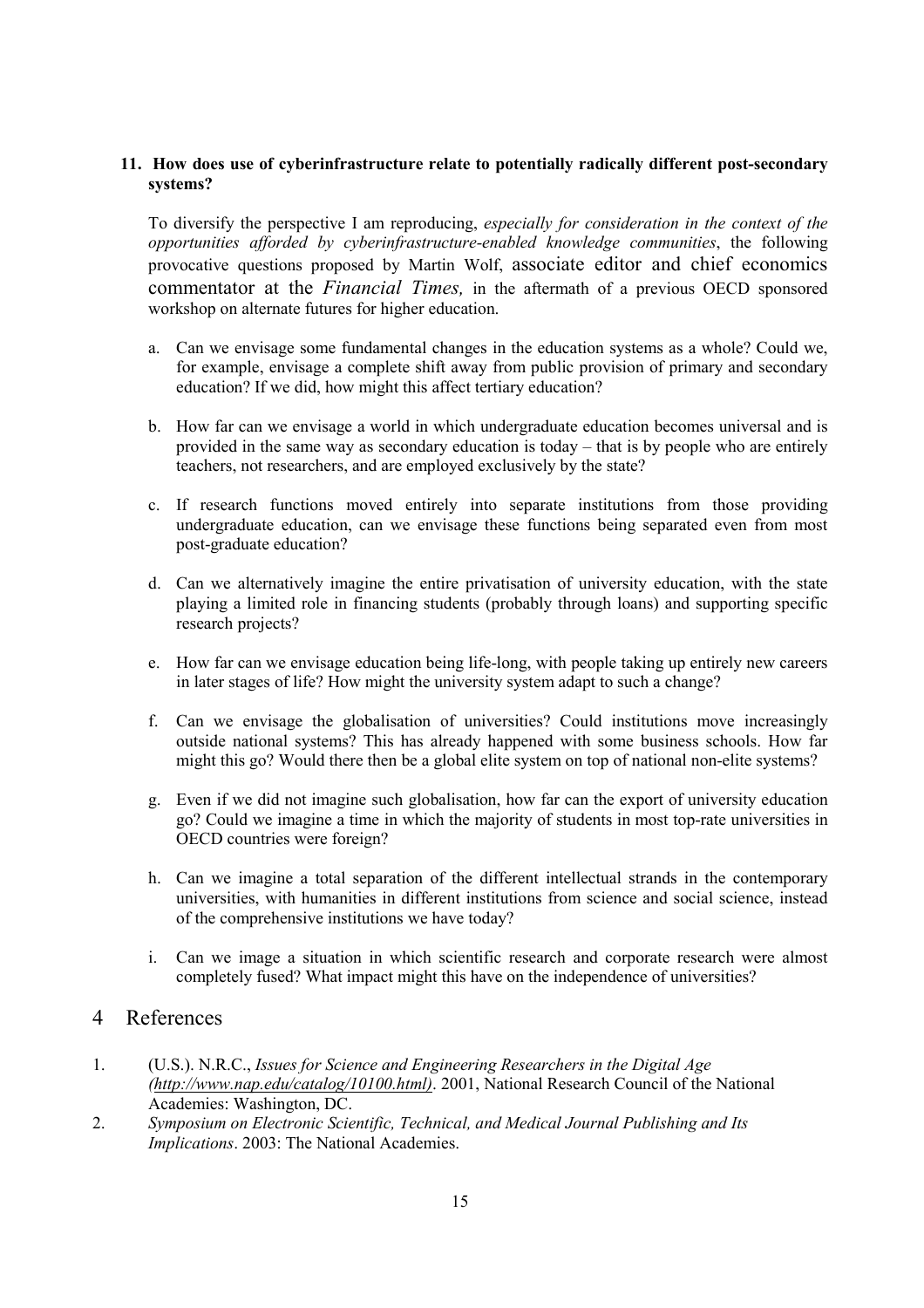- 3. NRC, *Preparing for the Revolution: Information Technology and the Future of the Research University*. 2002, Washington, DC: The National Academies Press, http://www.nap.edu/books/030908640X/html/. 97.
- 4. Atkins, D.E., *Vision 2010: Universities in the 21st Century (website) http://www.si.umich.edu/V2010/home.html*. 1998, University of Michigan School of Information.
- 5. Vincent-Lancrin, S., *Building future scenarios for universities and higher education: an international approach.* Policy Futures in Education, 2004. **2**(2): p. 246-266.
- 6. OECD, *Internationalisation of higher education (http://www.oecd.org/dataoecd/33/60/33734276.pdf).* OECD Observer, 2004.
- 7. Raschke, C.A., *The digital revolution and the coming of the postmodern university*. 2003, London; New York: RoutledgeFalmer. x, 129.
- 8. Duderstadt, J.J., Atkins, D.E., VanHouweling, D., *Higher education in the digital age: technology issues and strategies for American colleges*. ACE/Praeger series on higher education. 2002, United States: Am Coun on Educ Praeger Greenwood Publ Grp Inc. xi/288.
- 9. Duderstadt, J.J. and F.W. Womak, *The Future of the Public University in America*. 2003, Baltimore: John Hopkins University Press. 236.
- 10. Weber, L.E. and J.J. Duderstadt, eds. *Reinventing the Research University*. 2004, Economica: London. 254.
- 11. Rhodes, F. and H. Trevor, *Future: the role of the American University*. 2001, Ithaca, NY: Cornell University Press.
- 12. Vest, C.M., *Pursuing the Endless Frontier: Essays on MIT and the Role of Research Universities*. 2004, Cambridge: MIT Press.
- 13. Pelikan, J., *The Idea of the University*. 1992, New Haven: Yale University Press. 238.
- 14. Lohmann, S., *How Universities Think: The Hidden Work of a Complex Institution*. In draft form.
- 15. Brown, J.S. and P. Duguid, *Universities in the Digital Age, http://www2.parc.com/ops/members/brown/papers/university.html.* 1995.
- 16. Atkins, D.E., Droegemeier, K.K., Feldman, S. I., Garcia-Molina, H., Klein, M.L., Messerschmitt, D.G., Messina, P., Ostriker, J.P., Wright, M.H., *Final Report of the NSF Blue Ribbon Advisory Panel on Cyberinfrastructure: Revolutionizing Science and Engineering Through Cyberinfrastructure, available at http://www.cise.nsf.gov/sci/reports/toc.cfm*. February 2003.
- 17. *NSF Middleware Initiative website, http://www.nsf-middleware.org/*.
- 18. *Shibboleth Project website, http://shibboleth.internet2.edu/*.
- 19. *The UK Research Councils e-Science Core Program website, http://www.researchcouncils.ac.uk/escience/*.
- 20. *EU Sixth Framework Program (2002-2006) website, http://europa.eu.int/comm/research/fp6/index\_en.html*.
- 21. Africa, D.o.S.T.-S., *South Africa's National Research and Development Strategy at http://www.dst.gov.za/legislation\_policies/strategic\_reps/sa\_nat\_rd\_strat.htm.* 2002.
- 22. *Earth Simulation Center website, http://www.es.jamstec.go.jp/esc/eng/*. 2002.
- 23. Nentwich, M., *Cyberscience; research in the Age of the Internet*. 2003: Austrian Academy of Sciences Press. 490.
- 24. *National Virtual Observatory website, http://www.us-vo.org/*.
- 25. Hollin, J. and S. Stornetta. *Beyond Being There*. in *Proceedings of the ACM CHI'92 Conference on Computer-Human Interaction (www.ischool.washington.edu/mcdonald/courses/ imt546\_au04/readings-10.16/Hollan.Beyond.CHI92.pdf)*. 1992. Monterey, CA.
- 26. *The ATLAS Experiment for the Large Hadron Collider website, http://atlasexperiment.org/*.
- 27. Borgman, C.L., *From Gutenberg to the global information infrastructure: access to information in the networked world*. Digital libraries and electronic publishing. 2000, Cambridge, Mass.: MIT Press. xviii, 324.
- 28. Lesk, M., *Understanding Digital Libraries*. Second ed. 2004, Amsterdam: Elsevier. 424.